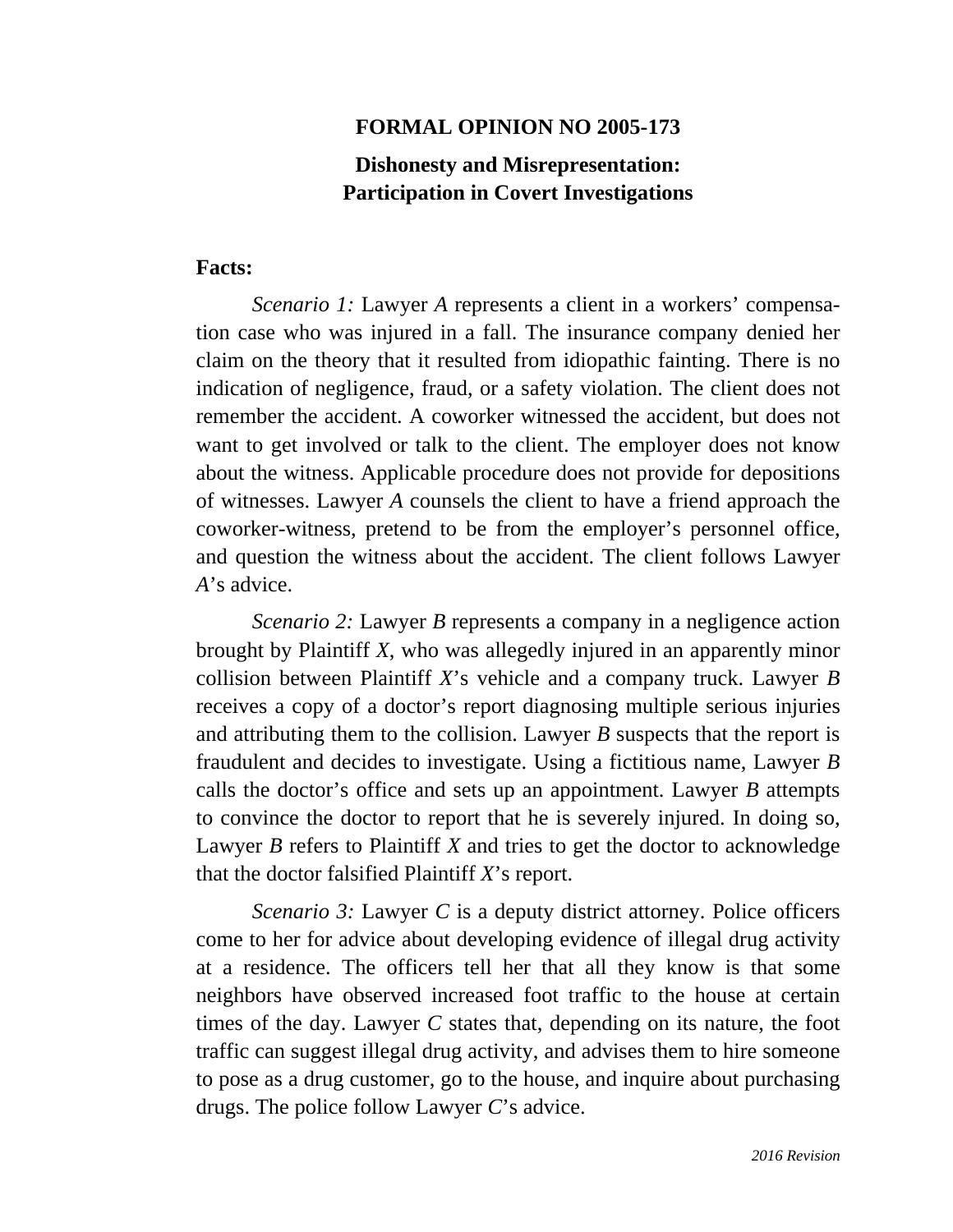## **Question:**

Is the conduct of Lawyer *A*, Lawyer *B*, or Lawyer *C* permissible?

## **Conclusion:**

See discussion.

#### **Discussion:**

Oregon RPC 8.4 provides:

(a) It is professional misconduct for a lawyer to:

 (1) violate the Rules of Professional Conduct, knowingly assist or induce another to do so, or do so through the acts of another;

 (2) commit a criminal act that reflects adversely on the lawyer's honesty, trustworthiness or fitness as a lawyer in other respects;

 (3) engage in conduct involving dishonesty, fraud, deceit or misrepresentation that reflects adversely on the lawyer's fitness to practice law;

 (4) engage in conduct that is prejudicial to the administration of justice; or

(5) state or imply an ability to influence improperly a government agency or official or to achieve results by means that violate these Rules or other law, or

 (6) knowingly assist a judge or judicial officer in conduct that is a violation of applicable rules of judicial conduct or other law.

(7) in the course of representing a client, knowingly intimidate or harass a person because of that person's race, color, national origin, religion, age, sex, gender identity, gender expression, sexual orientation, marital status, or disability.

 (b) Notwithstanding paragraphs (a)(1), (3) and (4) and Rule  $3.3(a)(1)$ , it shall not be professional misconduct for a lawyer to advise clients or others about or to supervise lawful covert activity in the investigation of violations of civil or criminal law or constitutional rights, provided the lawyer's conduct is otherwise in compliance with these Rules of Professional Conduct. "Covert activity," as used in this rule, means an effort to obtain information on unlawful activity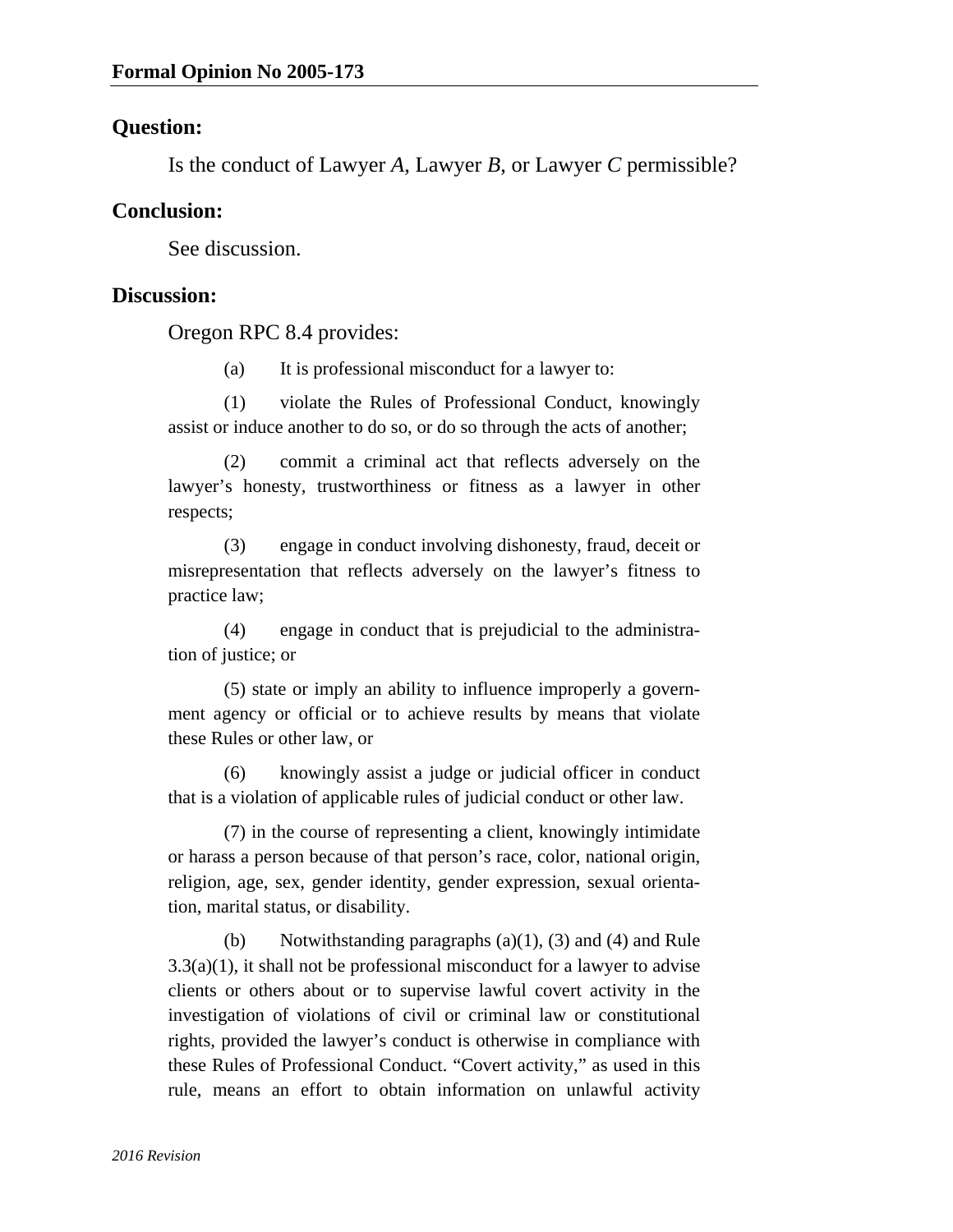through the use of misrepresentations or other subterfuge. "Covert activity" may be commenced by a lawyer or involve a lawyer as an advisor or supervisor only when the lawyer in good faith believes there is a reasonable possibility that unlawful activity has taken place, is taking place or will take place in the foreseeable future.

 (c) Notwithstanding paragraph (a)(7), a lawyer shall not be prohibited from engaging in legitimate advocacy with respect to the bases set forth therein.

These three scenarios highlight several issues relating to Oregon RPC 8.4 $(b)$ ,<sup>1</sup> which provides safe-harbor exceptions to Oregon RPC  $8.4(a)(3).^{2}$ 

#### *Scenario 1.*

-

The first scenario relates to the meaning of "violations of civil or criminal law or constitutional rights" and "unlawful activity." Oregon RPC 8.4(b). In many situations involving clients' legal rights, such as the no-fault context of workers' compensation, the facts may not include evidence of potential "violations" of "civil law," "criminal law," or "constitutional rights." Here, there is no evidence to suggest wrongdoing by any person. The employer has asserted only that the claimant's fall resulted from idiopathic fainting. There is no evidence of fraud or misconduct on the part of the injured worker. Thus, the issue is whether Oregon RPC 8.4(b) applies to covert investigations involving intentional or negligent breaches of legal standards.

<sup>1</sup> Oregon RPC 8.4(b) (*former* DR 1-102(D)) was adopted in response to *In re Gatti*, 330 Or 517, 8 P3d 966 (2000), in which the Oregon Supreme Court stated that the then-existing rules against deceitful conduct applied to all lawyers, including those in the public sector who engage in or supervise others in undercover investigations of illegal activity. See also *In re Ositis*, 333 Or 366, 40 P3d 500 (2002) (lawyer disciplined for directing another person's deception), in which the court offered no opinion whether the adoption of *former* DR 1-102(D) would have changed the outcome of the case.

<sup>2</sup> This opinion does not consider the effect, if any, of the addition of the "reflects adversely" language to what is now Oregon RPC 8.4(a)(3) (*former* DR 1-  $102(A)(3)$ ).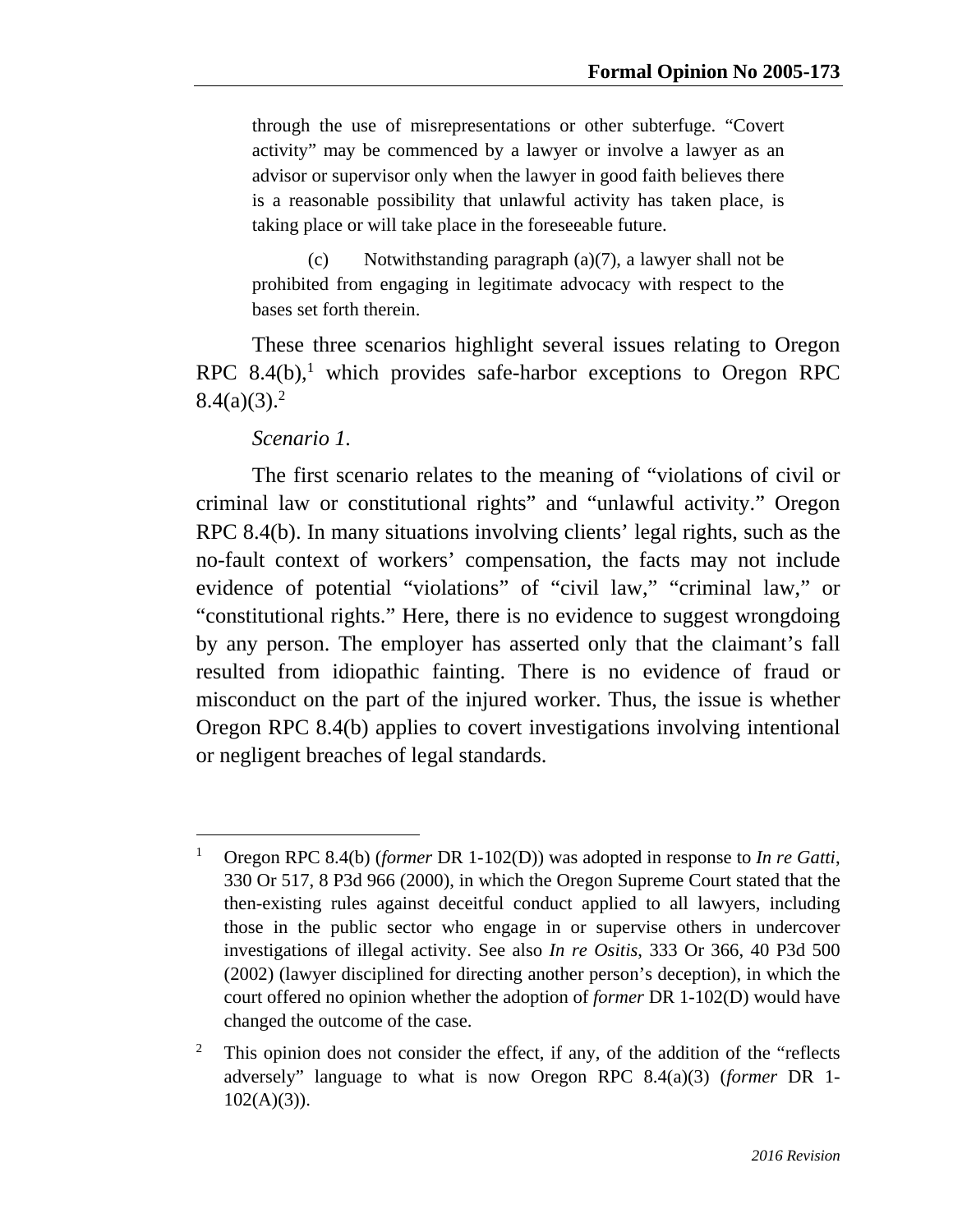The key terms in deciding this issue are *violations* and *unlawful*, terms that are not defined in the Oregon Rules of Professional Conduct (RPCs). In such situations, the Oregon Supreme Court has looked to the "history, text and context" of the rule at issue. *In re Porter*, 320 Or 692, 700, 890 P2d 1377 (1995); *see In re Gastineau*, 317 Or 545, 550, 857 P2d 136 (1993) (relying on "close examination of the text and context" of rule at issue). This examination may include consulting standard and legal dictionaries for definitions of key terms. *In re Brandt*, 331 Or 113, 134–35, 10 P3d 906 (2000) (Webster's Dictionary); *In re Hockett*, 303 Or 150, 158, 734 P2d 877 (1987) (*Black's Law Dictionary*).

Of note in Oregon RPC 8.4(b) is that the terms *violations* and *unlawful* are used interchangeably. The first sentence of the rule refers to lawyers who advise or supervise covert activity "in the investigation of violations of civil or criminal law or constitutional rights." The second sentence then defines the term *covert activity* as "an effort to obtain information on unlawful activity." Plainly, therefore, "unlawful activity" is activity that is in "violation" of "civil or criminal law or constitutional rights."

The word *violation* means "the act or action of violating," and to *violate* means "to fail to keep : break, disregard." *Webster's Third New International Dictionary* 2,554 (unabridged ed 1993). It is a "breach of right, duty or law"; the "act of breaking, infringing, or transgressing the law." *Black's Law Dictionary* 1,570 (6th ed 1990).

What may constitute a violation of "civil law" is not immediately obvious. The term *civil law* can mean Roman law and jurisprudence, not generally followed in Oregon, in contrast to "common law." *See U.S. Fid. & Guar. Co. v. Bramwell*, 108 Or 261, 266–67, 217 P 332 (1923); *Black's Law Dictionary* at 246. The term *civil liability* refers to a person's amenability to civil actions, distinguished from criminal liability. *Black's Law Dictionary* at 246. Oregon statutes and cases provide no definition of *civil law* but the cases most commonly distinguish the term from *criminal law*. *See Delgado v. Souders*, 334 Or 122, 145, 46 P3d 729 (2002) (analyzing application of vagueness challenge to criminal law or to "civil law"); *State v. Riddle*, 330 Or 471, 484 n 4, 8 P3d 980 (2000) (ORCP provision is "civil law parallel" to analogous criminal statute).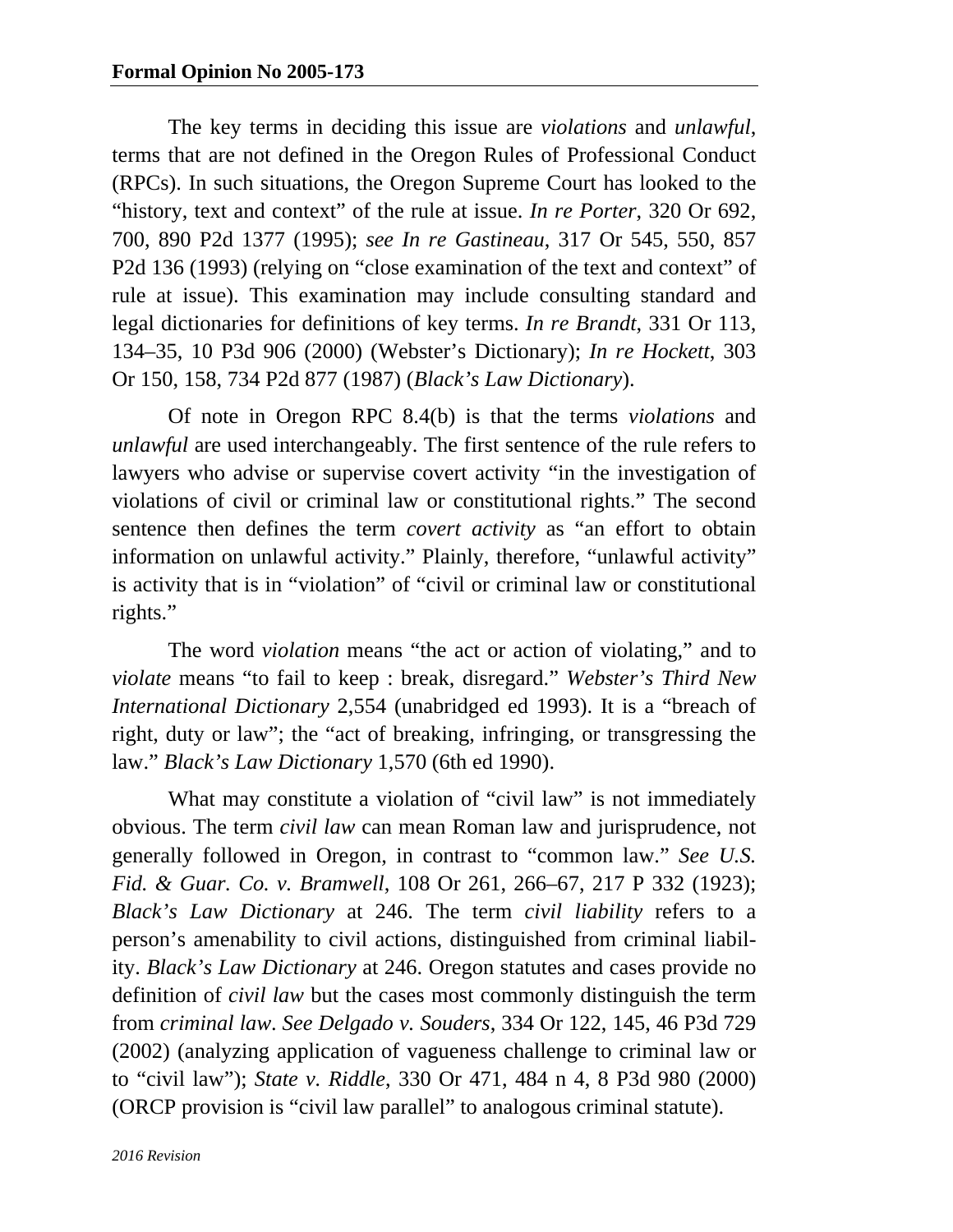Oregon RPC 8.4(b) refers broadly to *civil law*, without reference to statutes, case law, or other sources of law. As such, the term *civil law*  clearly encompasses both statutory and common-law duties, including duties imposed by tort or contract law. "Civil law" duties regulate both intentional violations and reckless or negligent breaches of civil standards. It is not, however, reasonable to conclude that a "violation" of "civil law" refers to a situation in which no breach of any recognized duty is evident or alleged.

A lawyer's involvement in covert activity is not protected by Oregon RPC 8.4(b) when, as here, there are no "violations of civil law, criminal law, or constitutional rights" to investigate. A lawyer may not supervise or advise others on covert activity related to the worker's suspected idiopathic fainting.

## *Scenario 2.*

The second scenario concerns the meaning of *advise* and *supervise*, and whether Oregon RPC 8.4(b) permits a lawyer directly to participate in the covert activity.

The word *advise* means "to give advice, counsel," *Webster's Third New International Dictionary* at 32; to "give an opinion or counsel, or recommend a plan or course of action; . . . to give notice[; t]o encourage, inform, or acquaint," *Black's Law Dictionary* at 54. The word *supervise*  means "to coordinate, direct, and inspect continuously and at first hand the accomplishment of: oversee with the powers of direction and decision the implementation of one's own or another's intentions : superintend," *Webster's Third New International Dictionary* at 2,296; to "have general oversight over, to superintend or to inspect," *Black's Law Dictionary* at 1,438.

The definitions of these words do not appear to encompass a lawyer's direct participation in the covert activity. The last sentence of Oregon RPC 8.4(b) speaks of covert activity being "commenced" by a lawyer in addition to a lawyer's involvement in such activity as an "advisor or supervisor." The word *commence*, however, does not necessarily connote direct participation, but can mean simply to "initiate," "begin, start, originate." *Webster's Third New International*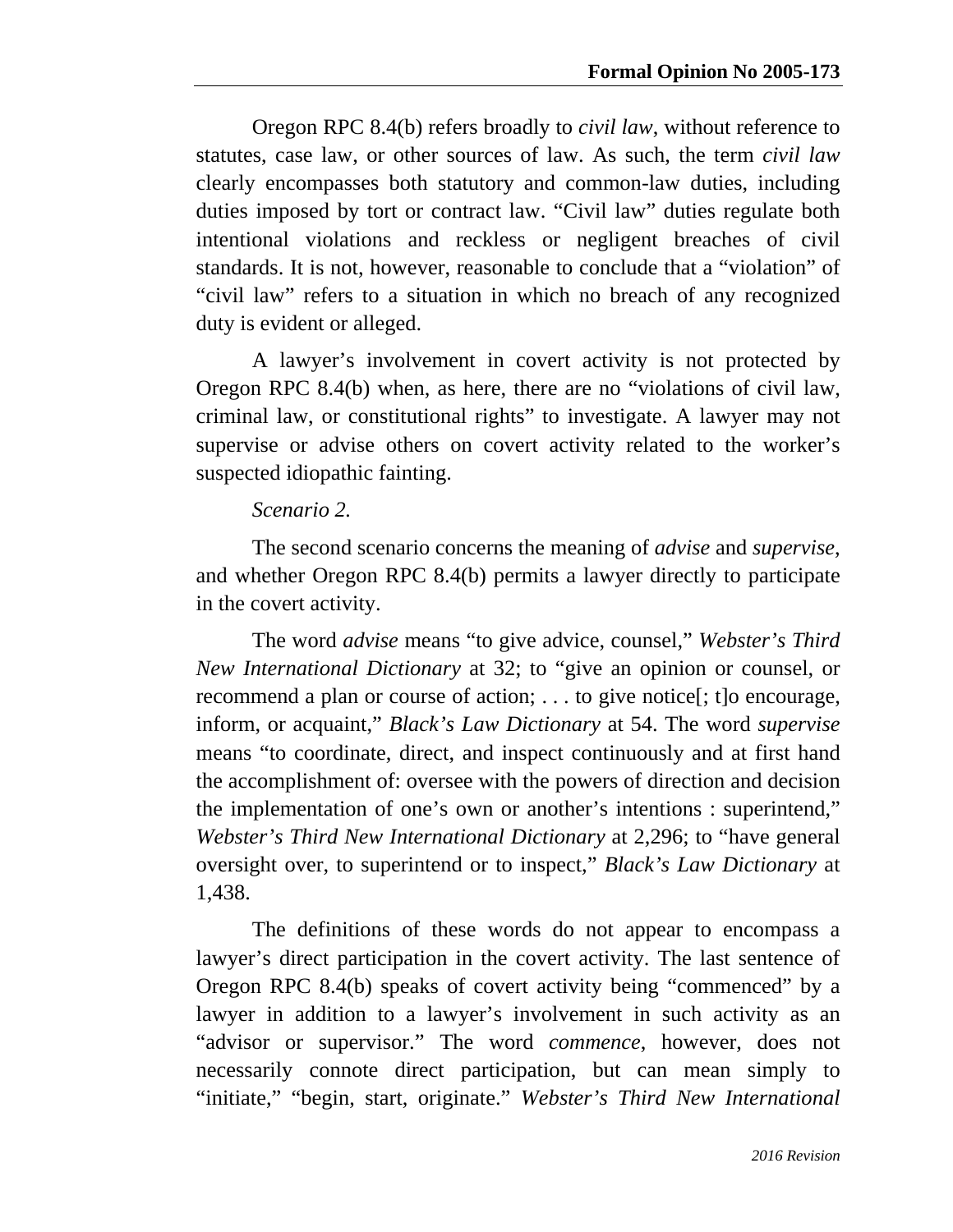*Dictionary* at 456. Moreover, reading the word *commence* to include direct participation in covert activity as distinct from "advis[ing]" or "supervis[ing]" such activity would create an inconsistency with the first sentence of the exception, which does not use *commence* in defining the exception's basic scope. Although the exception makes it appropriate for either public or private lawyers to "commence" a covert activity by initiating the contact with a client or by conceiving the concept of a covert activity, the exception does not contemplate that the lawyer will speak the deceptive words, take deceptive action, or undertake an "undercover" identity in the course of that activity.

The history behind Oregon RPC 8.4(b) also supports limiting lawyer activity to "advis[ing]" and "supervis[ing]" covert behavior. As reflected in *In re Gatti*, 330 Or at 536, any lawyer involvement in activity that includes the lawyer's direct misrepresentation or deception runs counter to the fundamental tenet of lawyer "honesty and personal integrity." One exception to this basic tenet, proposed by *amici curiae* in the *In re Gatti* case, would have expressly authorized lawyer participation in covert activity, whether "personally or through an employee or agent." *In re Gatti*, 330 Or at 532. Similarly, in *In re Ositis*, 333 Or at 370, the accused proposed an exception to *former* DR 1-102(A)(3) for certain misrepresentations by a lawyer, whether made "directly or indirectly." The Oregon Supreme Court refused to recognize either of the two requested exceptions and Oregon RPC 8.4(b) does not include such language.

In light of the history of Oregon RPC 8.4(b), including that parties have repeatedly requested and been denied a more expansive judicial exception to *former* DR 1-102(A)(3), it seems clear that Oregon RPC 8.4(b) is meant to permit a lawyer only to provide advice and supervision regarding covert activity, not to participate directly in that activity. The safe harbors of Oregon RPC 8.4(b) preserve the fundamental tenet of the basic truthfulness of the words spoken by a lawyer. Accordingly, Lawyer *B*'s direct participation in the covert activity described in this scenario would violate Oregon RPC 8.4(b).

A final question raised by this scenario is whether the Oregon Supreme Court's ruling in *In re Ositis*, decided under prior standards,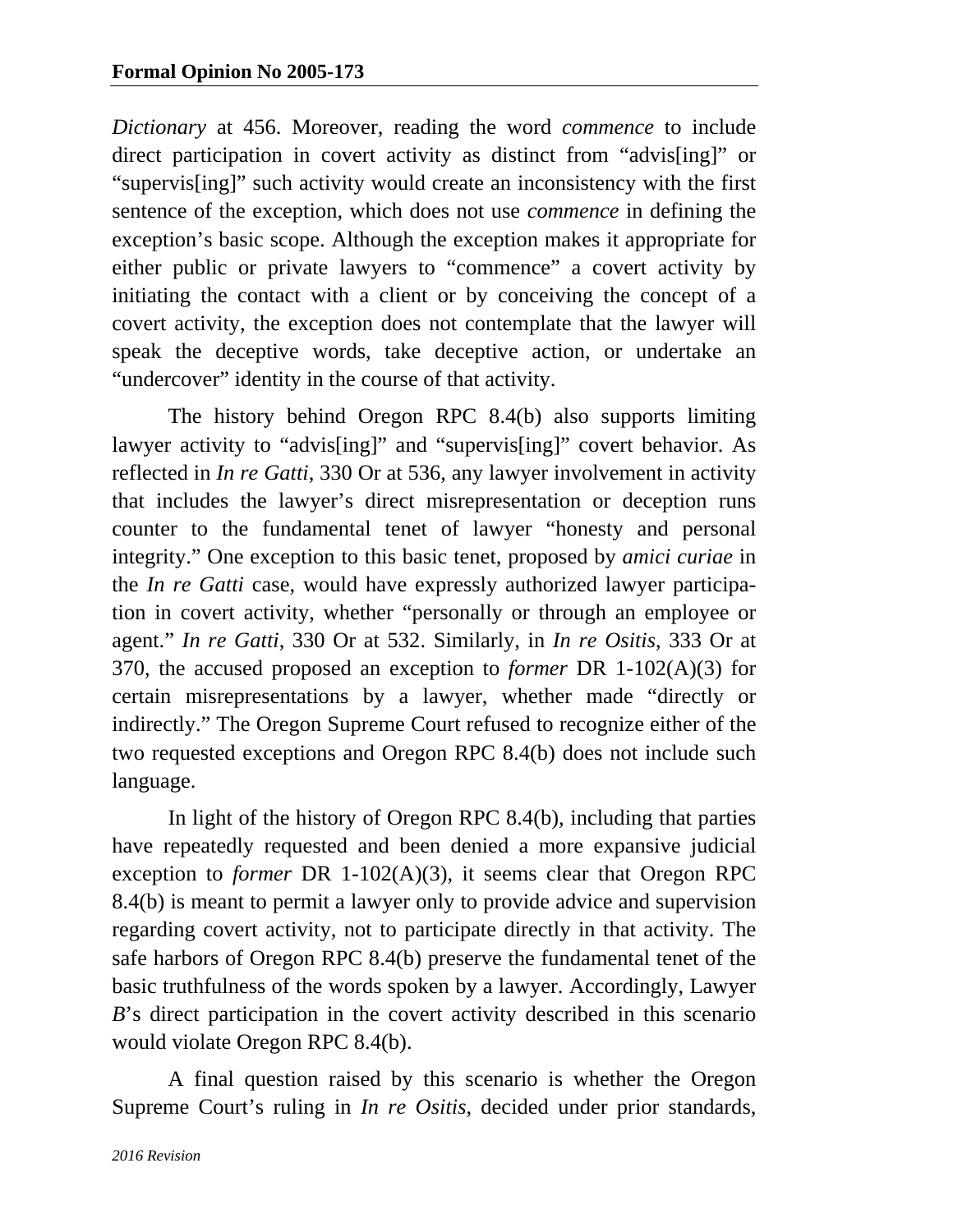would be different under Oregon RPC 8.4(b). In *Ositis*, the lawyer engaged an investigator who misrepresented his identity to interview a party to a potential legal dispute. The supreme court found that the lawyer "suggested a particular line of inquiry" to the investigator and, on that basis, found that he had violated the then-existing rules "through the acts of another." *In re Ositis*, 333 Or at 374. Although the court expressly declined to address how *former* DR 1-102(D) might have applied to the facts at issue in the case, it appears that the lawyer's involvement with the trick interview as an advisor and not as a direct participant would be permissible under Oregon RPC 8.4(b), if the lawyer had the requisite good-faith belief that there was a "reasonable possibility that unlawful activity [has] taken place, [was] taking place or [would] take place in the foreseeable future."

## *Scenario 3.*

The last sentence of Oregon RPC 8.4(b) provides: "'Covert activity' may be commenced by a lawyer or involve a lawyer as an advisor or supervisor only when the lawyer *in good faith* believes there is a *reasonable possibility* that unlawful activity has taken place, is taking place or will take place in the foreseeable future." (Emphasis added.) The third scenario relates to the meaning of the expressions *good faith* and *reasonable possibility*, and to the kind of information and mental state that a lawyer must have before commencing, advising, or supervising covert activity.

The expression *good faith*, when used in a general sense, means "a state of mind indicating honesty and lawfulness of purpose: . . . belief that one's conduct is not unconscionable or that known circumstances do not require further investigation : absence of fraud, deceit, collusion, or gross negligence," *Webster's Third New International Dictionary* at 978; "[h]onesty of intention, and freedom from knowledge of circumstances which ought to put the holder upon inquiry," *Black's Law Dictionary* at 693.

As for the expression *reasonable possibility*, a "possibility" is "something that is possible," which means "that may or may not occur," *Webster's Third New International Dictionary* at 1,771; "[a]n uncertain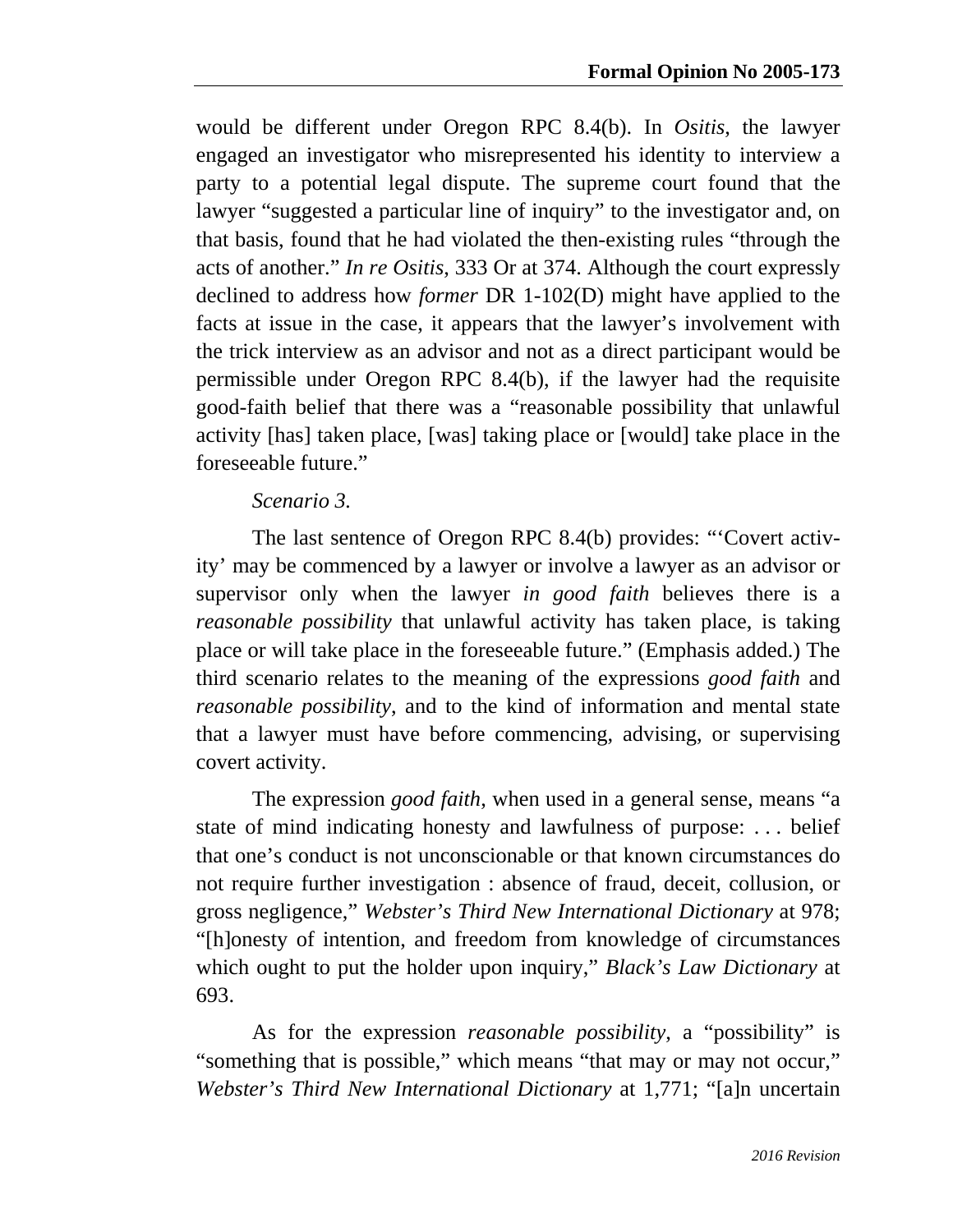thing which may happen," *Black's Law Dictionary* at 1,165. The word *reasonable* means "being in agreement with right thinking or right judgment : not conflicting with reason : not absurd : not ridiculous." *Webster's Third New International Dictionary* at 1,892.

From these definitions, it is evident that Oregon RPC 8.4(b) requires both an honest subjective belief in the possibility that unlawful activity "has taken place, is taking place or will take place in the foreseeable future," and some rational basis for that belief. The rule does not encompass a good-faith belief merely in a "possibility" of unlawful activity, but a good-faith belief in a "reasonable possibility" of such activity. To give full effect to this language, therefore, the rule must be read to require at least some assessment of the rationality of the lawyer's good-faith belief. If a lawyer's mental state in advising or supervising covert activity is challenged, therefore, the lawyer must be able truthfully to state that he or she subjectively believed that there was a possibility that unlawful activity "ha[d] taken place, [wa]s taking place or [would] take place in the foreseeable future," and also to articulate some basis in reason for that belief.

Having said that, it is equally clear under Oregon RPC 8.4(b) that any review of the rationality of a lawyer's good-faith belief in unlawful activity should be minimal. There is no indication in the wording or history of the rule that the expression *reasonable possibility* was meant to convey anything beyond a possibility that is not irrational or absurd. On the contrary, the choice of the generic expression *reasonable possibility*  appears to be a deliberate attempt to state a bare-rationality standard in this area and to avoid confusion with specialized expressions in other areas, such as *probable cause* or *reasonable suspicion* in criminal law. There is certainly no indication in the rule that it was intended to prevent a lawyer from advising about or supervising any covert activity that the lawyer believed in good faith was authorized by law. Nor is there any indication that the rational basis for a lawyer's belief may not be based completely on information supplied by others, or include consideration of the lawyer's or another's specialized knowledge or experience with similar situations.